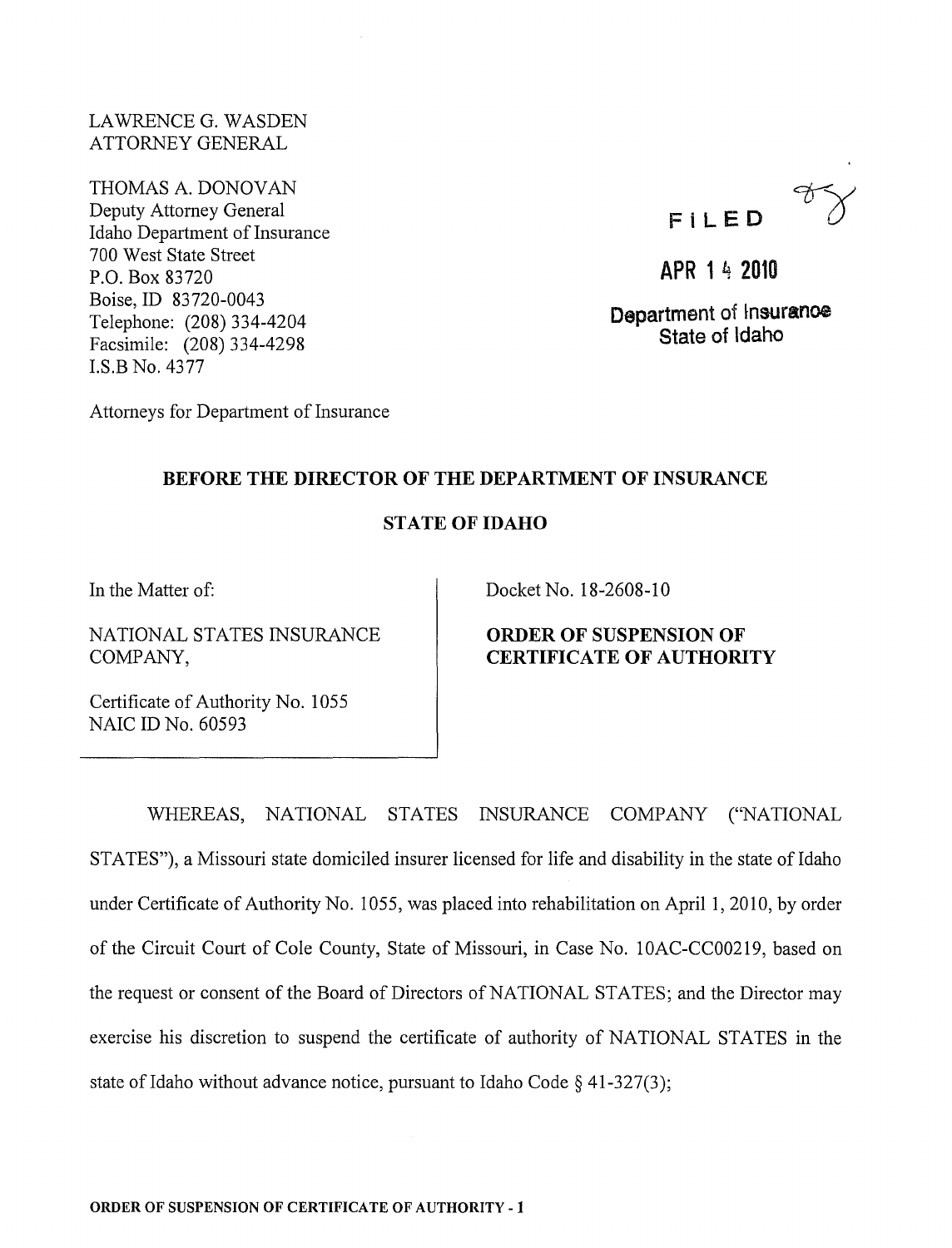NOW, THEREFORE, IT IS HEREBY ORDERED, pursuant to provisions of Idaho Code § 41-327(3), that Certificate of Authority No. 1055 issued to NATIONAL STATES INSURANCE COMPANY be SUSPENDED effective immediately; and said suspension be continued for a period of one (1) year from the date of this order. The Director may terminate the suspension sooner if the cause for said suspension is terminated and NATIONAL STATES is otherwise in compliance with the provisions of Title 41, Idaho Code.

IT IS FURTHER ORDERED that NATIONAL STATES comply with each of the requirements of Idaho Code § 41-329, including § 41-329(2), which states: "During the suspension period the insurer shall not solicit or write any new business in this state, but shall file its annual statement, pay fees, licenses, and taxes as required under this code, and may service its business already in force in this state, as if the certificate of authority had continued in force."

IT IS FURTHER ORDERED, pursuant to the provisions of Idaho Code  $\S$  41-330, that NATIONAL STATES, within four (4) days after notice of this suspension is received, notify, by any available means, every person authorized to write business by said insurance company in the state of Idaho, to immediately cease any further writing of such business.

IT IS FURTHER ORDERED, that NATIONAL STATES promptly return Certificate of Authority No. 1055 to the Idaho Department of Insurance, as required by Idaho Code § 41- 323(2).

IT IS FURTHER ORDERED that, within sixty (60) days of the date of this order, NATIONAL STATES file with the Director a complete listing of its policies owned by or issued to residents of the State of Idaho. Such list shall include the name and address of each policyholder and insured, policy type, face amount, and cash surrender value of the policy, as applicable.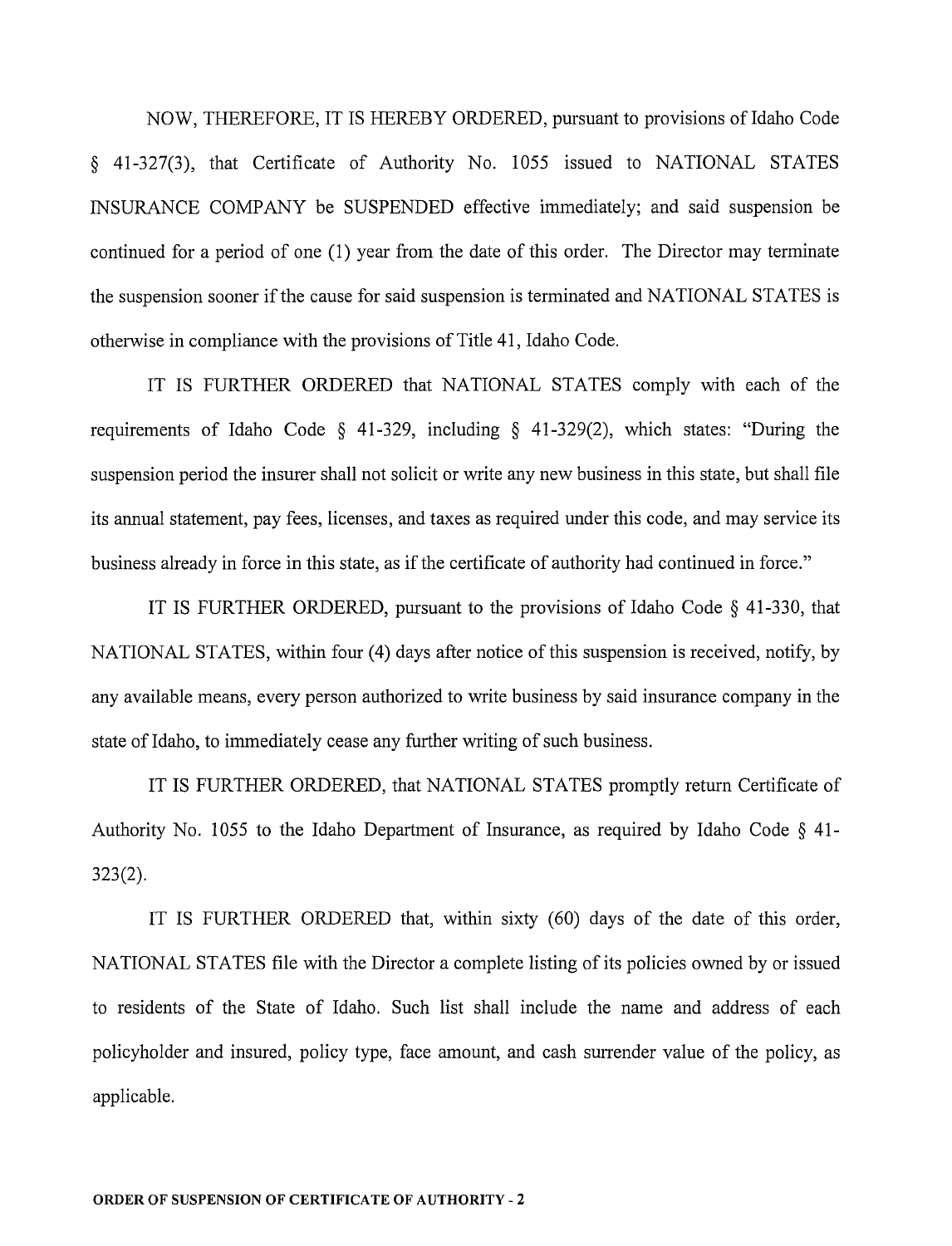## **NOTIFICATION OF RIGHTS**

This is a final order of the agency. Any party may file a motion for reconsideration of this final order within fourteen (14) days of the service date of this order. The agency will dispose of the petition for reconsideration within twenty-one (21) days of its receipt, or the petition will be considered denied by operation of law. See Section 67-5246(4), Idaho Code.

Pursuant to Sections 67-5270 and 67-5272, Idaho Code, any party aggrieved by this final order or orders previously issued in this case may appeal this final order and all previously issued orders in this case to district court by filing a petition in the district court of the county in which:

- i. A hearing was held,
- ii. The final agency action was taken,
- iii. The party seeking review of the order resides, or operates its principal place of business in Idaho, or
- iv. The real property or personal property that was the subject of the agency action is located.

An appeal must be filed within twenty-eight (28) days (a) of this final order, (b) of an order denying any petition for reconsideration, or (c) the failure within twenty-one (21) days to grant or deny a petition for reconsideration, whichever is later. See Section 67-5273, Idaho Code. The filing of an appeal to district court does not itself stay the effectiveness or enforcement of the order under appeal.

DATED this  $\mathbf{L}$   $\mathbf{L}$  day of April 2010.

WILLIAM W. DEAL Pul